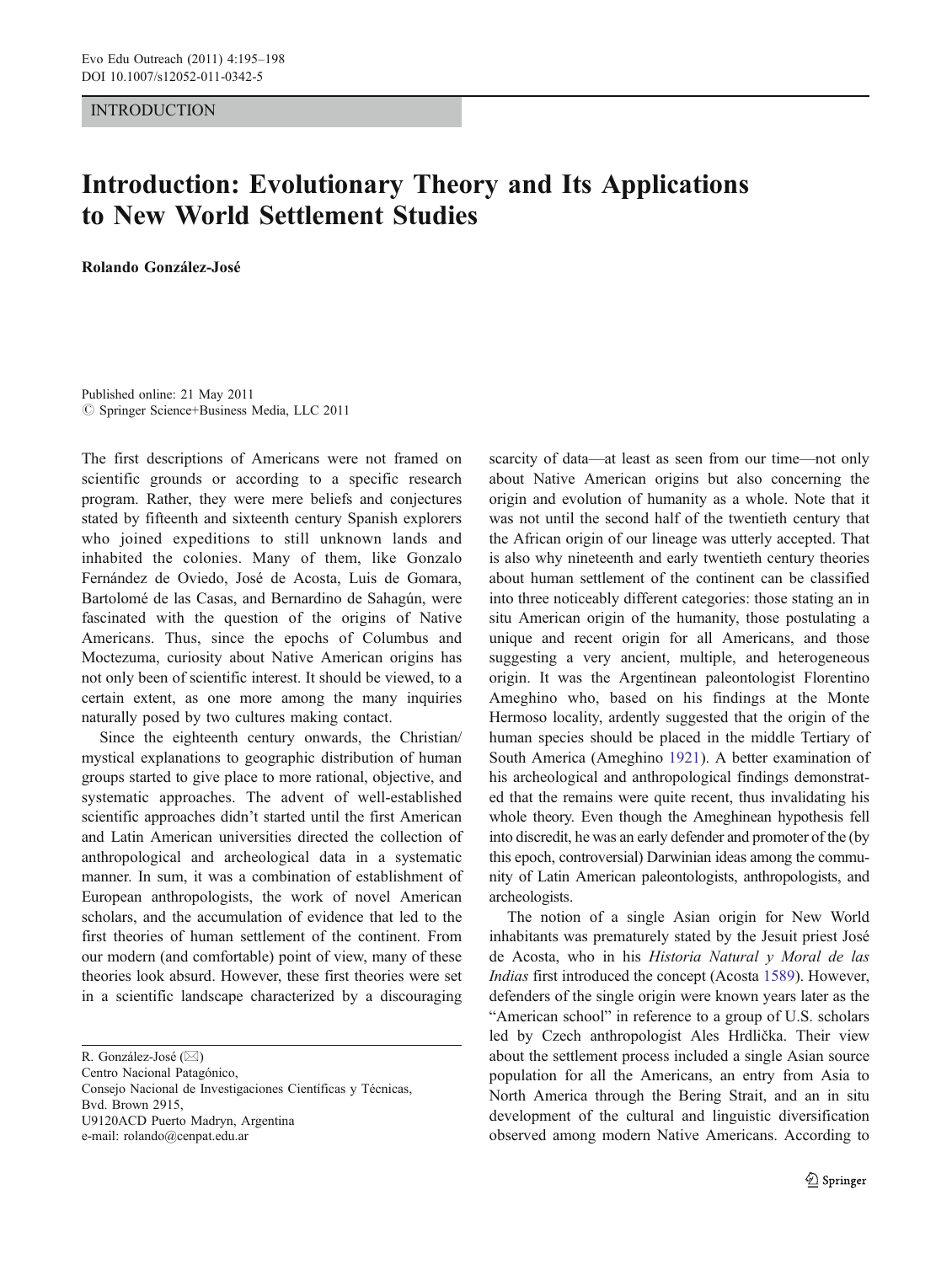Hrdlička ([1925\)](#page-3-0), the external (phenotypic) differences were originated previously, outside the Americas, and were not deep enough to invalidate the uniqueness of the Americans.

Conversely, some European and Latin American scientists defending the multiple origins theory agreed in denying the "racial" unity of the Americans and considered that the differences observed among different American groups were the by-product of a variable number of migratory waves originating not necessarily in Asia alone but also in Polynesia and Australia (see Canals Frau [1950](#page-3-0); Imbelloni [1938\)](#page-3-0). Their emphasis on long-range migrations of "types" or "races" gave the label of "diffusionist" to this school. Besides their fit (or lack of it) with modern state-ofthe art, these theories must be interpreted as part of the racial, typological paradigm that dominated anthropology during the nineteenth and early twentieth century. Namely, the research and interpretations' focus was on differences between human populations. In consequence, the expectation that pure regional types or races had once existed, and the quasi-infinite number of variants that the combinations of these types could have originated, was a mechanism solid enough to explain the observed variation. It is well known that this view gave a kind of scientific support to eugenic and racist movements, mainly in the U.S. and Europe, which determined much of the subsequent development of the discipline (Lahr and Foley [1998\)](#page-3-0).

Opportunely, after World War II, studies of the origin of American Indians were unanimously placed in the population genetics paradigm, emphasizing the population as the unit of study, discarding "race" as a true biological entity appropriate to our species, and stressing the importance of restricted microevolutionary events (e.g., gene flow/gene drift balance) and local adaptation as the main processes generating the observed patterns of genotypes and phenotypes. This brief historical summary of the research of Native American origins is sufficient to understand why, after abandoning decades of typological views, modern scientific and popular knowledge about the facts and processes that led to the human occupation of the New World has been inundated by evolutionary theory. A rephrasing of Theodosius Dobzhansky's famous maxim is appropriate here: "Nothing in the study of the New World settlement makes sense except in the light of evolution." Archeologists, glaciologists, geneticists, paleontologists, anthropologists, and linguists working on Native Americans' history and structure exploit the vast assortment of theoretical and methodological tools that evolutionary theory provides. During the last decades, specialists dedicated to exploring the human occupation of the Americas have benefited from genomic analyses, simulation of demographic and dispersal scenarios, ecological modeling, coalescent theory, quantitative and population genetics, bio- and phylogeography, human–parasite coevo-

lution, ancient-DNA techniques, geometric analyses of size and shape, phylogenetics, etc.; all can be seen as a fascinating toolbox that informs most of the recent papers shedding light on the issue in some way and fuel new rounds of debate.

This special issue shows only a limited, arbitrary sample of applications of modern evolutionary theory to infer the past of our continent and to fuel the debate around the settlement of the Western Hemisphere. But, since evolutionary anthropology is based in natural science and social science, another goal of this issue is to explain as well why some disciplines of crucial importance to understanding settlement of the New World, like archeology or biodemography, require a broader theoretical and methodological framework exceeding the limits of evolutionary biology. For instance, on many occasions, cultural determinants are transmitted in a horizontal way, thus generating patterns of variation that cannot be interpreted straightforwardly (see Tëmmkin and Eldredge [2007](#page-3-0)). This opens new and interesting challenges regarding how disciplines dealing with particular kinds of evidence (e.g., archeological, sociocultural, and linguistic) that are of crucial importance to get the full picture of a complex process take advantage of evolutionary thought and adapt it to non-biological data. Also, it is clear that evolutionary anthropology lies at the core of debate around human dispersal across the New World and that evolutionary theory integrates interpretations about past and present processes, even though the nature of the evidence often requires different methodologies (Shennan [2009](#page-3-0)).

Besides the scientific stimuli, studying human dispersal across the continent brings some academic pleasures. Because of the continent-wide nature of the process under study, scholars working on it came from a huge range of institutions in the Americas, Europe, and Asia, constituting a network formed by different disciplines but also by an international melting pot of people. It is interesting that many of the central debates around the American settlement were driven by topics originated from North American evidence. Just to cite some examples, the debate around the timing and autochthonous-ancestral character of the Clovis culture pervaded much of the archeological approaches to the settlement of the three Americas, even when no clearly assigned Clovis remains were ever found in South America, and it still permeates many of the reviews about the New World settlement (Dillehay [2009](#page-3-0); Waters et al. [2011\)](#page-3-0). Similarly, even though the record of ancient skulls is far richer and better contextualized in South America, particularly the remains from the Lagoa Santa site in Brazil (see Neves and Hubbe [2005\)](#page-3-0), finding the Kennewick skull and discussion of its lack of similarity to modern Native Americans (Chatters et al. [1999\)](#page-3-0) fueled much of the discussion regarding phylogenetic affinities among ancient and modern stocks.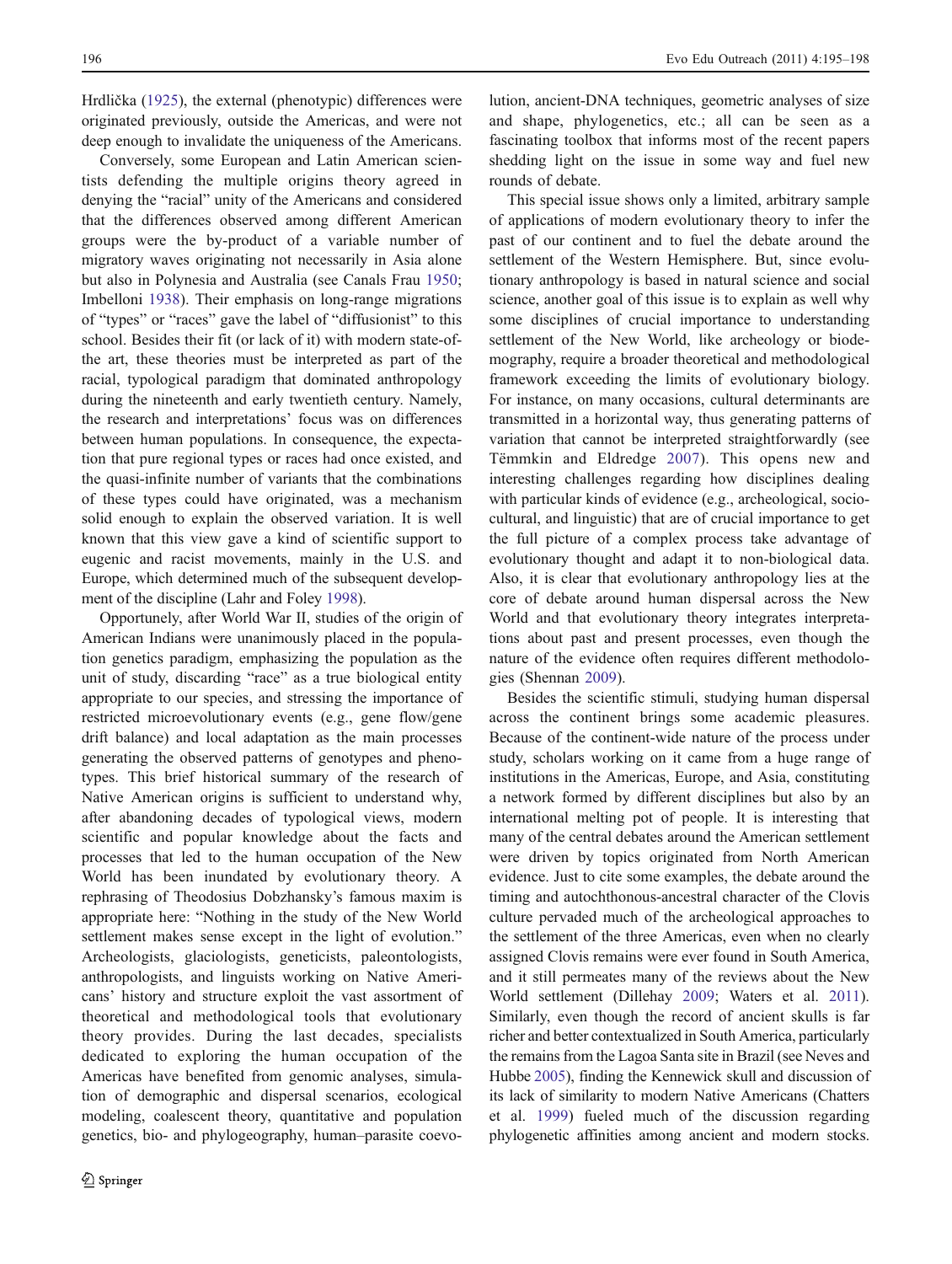Although these topics are still preponderant in the literature, a careful inspection of the last 20 years' publications demonstrates that all of the involved disciplines have dedicated significant effort to researching South American human evolution as well. As a result, I feel that we are starting to enjoy a geographical but also idiosyncratic and academic equilibrium among different academies and scientific traditions.

The contributions to this special issue, in a way, reflect most of the aspects cited above. They intend to explain the settlement process in the light of evolutionary thoughts, they deal with the limitations of evolutionary theory when dealing with the archeological or biodemographic record, and they provide a good picture of the potential of methods used today.

Professor Francisco M. Salzano opens this special issue with an interesting review of different simulations and models based on a vast array of evidence (demographic, genetic, linguistic, skeletal, archeological, geological) that, collectively, help to establish some concepts that are consequently supported by different scientific disciplines and scopes.

Cristina Bayón, Teresa Manera, Gustavo Politis, and Silvia Aramayo provide an exciting description and interpretation of the Monte Hermoso archeological site on the Argentinean Atlantic coast. The Monte Hermoso site analysis supports the notion that archeology constitutes the central discipline that properly sets the scenario: the places and times where humans were present. This is an example of how a single archeological site, interpreted in the whole context, can shed light on such important topics as the contact among Pleistocene extinct megafauna and humans. Similarly, for many interesting problems in evolution, Native American origins rest as much on geographical patterns as on chronological ones, and the archeological remains give access to these.

Following with the archeological record, the paper by Luis Alberto Borrero explains why evolutionary theory contributes to understanding adaptation during the early settlement. In his view, two important theoretical approaches–human behavioral ecology (O'Connell et al. [1988\)](#page-3-0) and selectionism (Dunnell [1980\)](#page-3-0)–derive from evolutionary theory in general and act as a source of testable hypotheses involving data from different fields, including archeology. Furthermore, Borrero emphasizes that since adaptation occurs at the individual level, the classical averaged data studies should be complemented with evidence gathered on individuals in order to get a more complete idea of adaptive processes.

In his manuscript about Spanish colonial effects on Native American mating structure, Christopher M. Stojanowski broadly places the discussion within the realm of gene– culture coevolutionary research. This is a stimulating frame-

work for considering many, if not all, of the bioanthropological questions today. Focusing on an extended case study of ethnic identity transformation (ethnogenesis) involving the origin of Seminole Indians, this paper builds a strong argument in favor of the necessity of including the humanistic component when carrying on microevolutionary studies of human populations.

María Cátira Bortolini and I attempted to discuss two microevolutionary events that, in our view, are of key importance to understanding how patterns of modern variation in different types of data could have been shaped during the early phases of the dispersal across the continent. More specifically, we discuss how bottlenecks and the potential existence of an Asian–American gene flow operating in the Arctic regions well after the initial settlement would affect patterns of genetic uniparental and autosomal markers, as well as skull shape traits. Besides the benefits subsumed in the understanding of the process itself, we argue that discussing processes first rather than explaining patterns ad hoc is the best way to naturally integrate different data. More precisely, if a null hypothesis is postulated in terms of an evolutionary process acting on a population or a group of populations, then predictions about how different data would fit this hypothesis can be compared with real, observed patterns. In this way, we suggest that "model-bound" approaches (sensu Relethford [1994\)](#page-3-0) are the best tool to promote integration among disciplines.

Finally, Dennis O'Rourke closes this special issue with a paper aimed at meticulously deciphering the main contradictions and concordances in American colonization models. The utility of such efforts is based on the necessity of synthesizing the enormous bulk of novel data and concomitant interpretations arising in recent years. O'Rourke does a great job of integrating novel high-resolution genetic data along with a comprehensive appraisal of early archeological sites and glacial dynamics. He shows how these novel and powerful data can modify some previously established notions regarding the timing and initial population size of the first wave or waves of migrants.

This assemblage of manuscripts provides a good sample of the vitality and complexity that different disciplines provide to the issue of the New World human occupation. In the last decade, the question of the early human settlement of the Americas has been challenged by new impressive genetic, physical anthropological, linguistic, paleontological, geological, and archeological evidence. I would argue that the fascinating amounts of evidence now available in different disciplines allows the solution of the Native American origins problem but that much remains to be done in order to reconstruct the colonization process in its early phases and in exploring more regional and finegrained settlement histories. Understanding the complexities of the dispersal of Homo sapiens across virgin